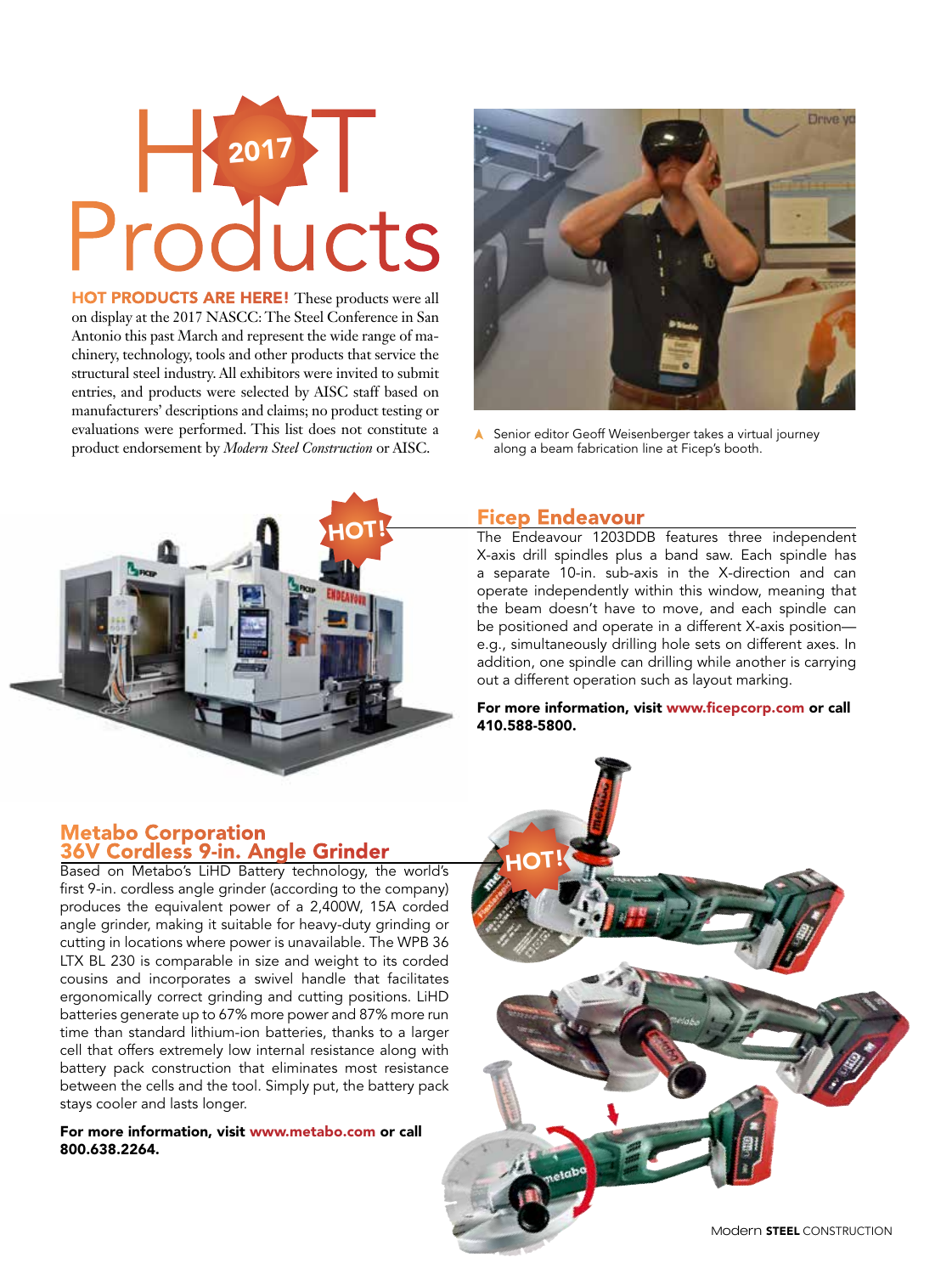# HOT Products

# ESAB WeldCloud

WeldCloud is an online management system that connects welding power supplies to a software platform that manages data to be analyzed for maximum productivity. Incorporating real-time monitoring of the welding power source via mobile and desktop devices, shop personnel can now save an extra trip to the power source when troubleshooting because they know the issue in advance. The platform can track back to welds that have already been created and provide details about how and when they were created. The platform can also "push" new welding procedure specifications (WPS) to equipment and send equipment performance data back to the cloud.

#### For more information, visit www.esabna.com or call 800.ESAB.123.





## JacketPlate jFrame

Using 3D connection plates in a simple and consistent manner, the new JacketPlate system for steel moment frames is suitable for all possible connection configurations that are made with steel wide-flange shapes. With a unique load transfer path around the envelope of a joint, the technology removes interior constraints and relieves stress concentrations, dramatically improving overall connection ductility. Since all components and parts can be prefabricated, it can be bolted together at the project site without field welding. Technically, the connection is formed by combining structural channels in a very creative way and then sandwiching the steel shapes between the channels using structural bolts, and it can work for wideflange shapes of any depth.

#### For more information, visit www.jacketplate.com or call 858.208.3087.

## Freedom Tools

The E-Z BEAM RELEASE was developed to lift and release beams from cranes quickly and safely. The tool is set into two offset 1-in. by 2-in. pre-located slots at the beam's center of gravity, incorporated into the beam during fabrication. Once the tool is set in place, the locking handle is closed and tension is applied. At that point, the tool cannot come open. From there, a ground laborer can walk the rope connected to the locking arm to the end of the beam and lay it over the top; the crane operator can lift the beam and set it in place; the riggers receiving the beam will secure the beam; and the crane operator will release tension, popping up the locking mechanism and releasing the lock. No more twisted wire ropes or cut nylon straps! In addition, the beam will hang level and straight, making it easier for laborers to handle when receiving it.

For more information, visit www.freedomtoolsllc.net or call 480.250.5266.

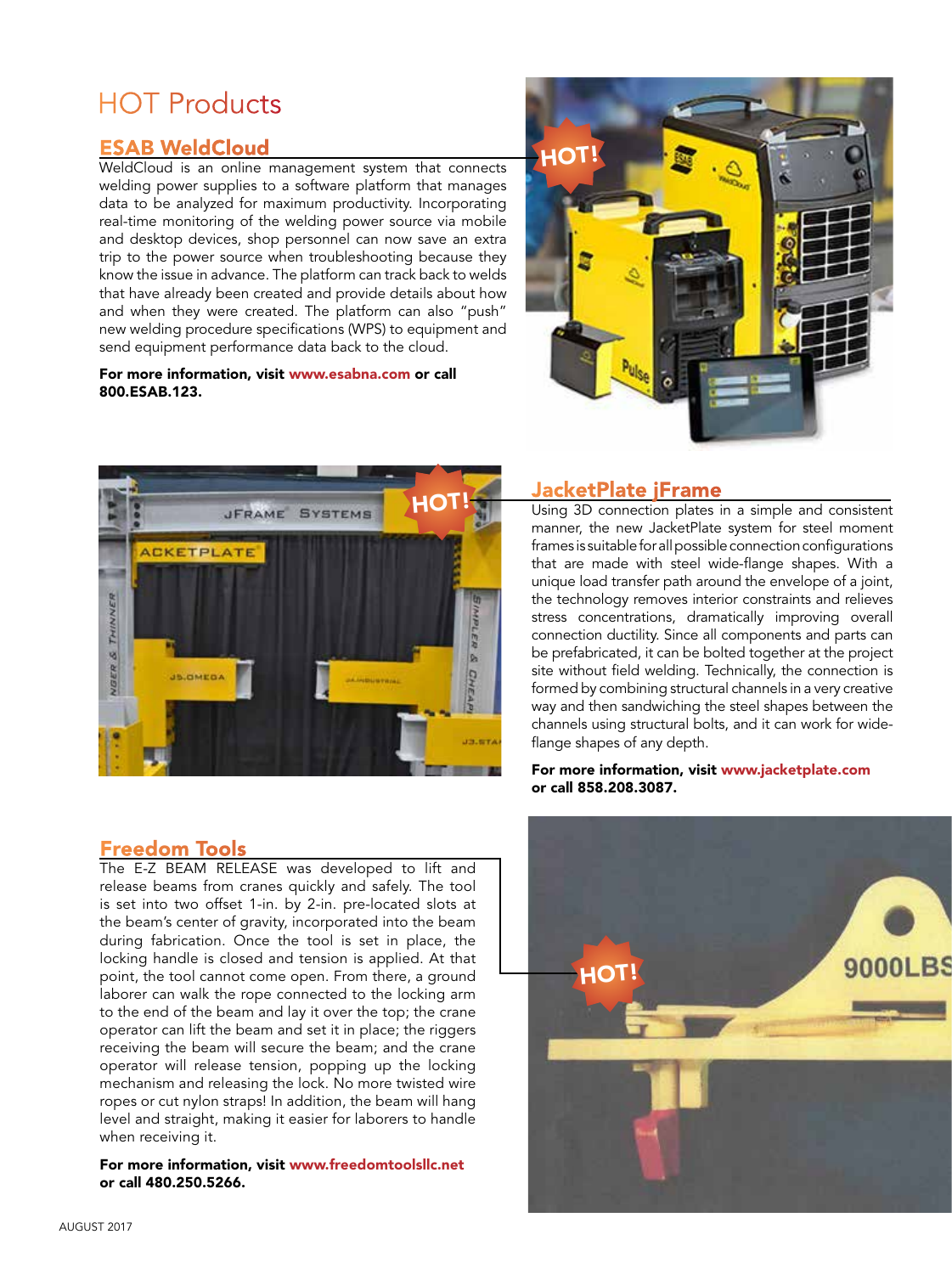# Honorable Mentions

#### EHS Momentum MyMomentum

MyMomentum is a cloud-based mobile application that gives management a new level of visibility into the effectiveness of their safety programs and drives employee accountability throughout the shop. The tool tracks maintenance items, injuries, inspections, training, compliance deadlines, behavior-based observations and OSHA log information. It has an integrated assignment and alert system that keeps everyone up to speed on what needs to get done. The tool will save your team significant time and allow you to see trends, incidents and progress like never before, allowing you schedule routine inspections, track open issues, assign responsibility and make sure every issue gets addressed. Any issue can be flagged right on the shop floor and can be tracked to completion. The tool is also a great way to track positive behavior and recognize the efforts of your team.

#### For more information, visit www.ehsmomentum.com or call 469.999.2500. QuickFrames







only patented, bolton, adjustable structural roof-opening frames for com-

mercial buildings. Traditionally, roof frames have been welded in place and dependent upon knowing exact mechanical rooftop equipment specifications and locations far in advance. When equipment specifications and locations inevitably change, there are often delays, excessive costs and frustration. QuickFrames don't require welding and are pre-engineered for a wide range of projects (with site-specific engineering included in the cost of the frames when it's needed). The frames are available in several strength levels to maximize load-carrying ability while minimizing cost. Designed for new construction and tenant improvement projects, QuickFrames can easily be relocated in the field when needed and can be installed from under the deck. Each frame is shipped as a complete kit. The company recently debuted a new preassembly delivery option in which the main rails are assembled and the hangers attached prior to shipment. If the frames use joist hangers, the tap bolts are also added during the preassembly process. The preassembly option reduces installation times even more dramatically, with some customers saying it's even helped them install QuickFrames in less than 15 minutes per frame.

For more information, visit www.quickframes.us or call 480.464.1500.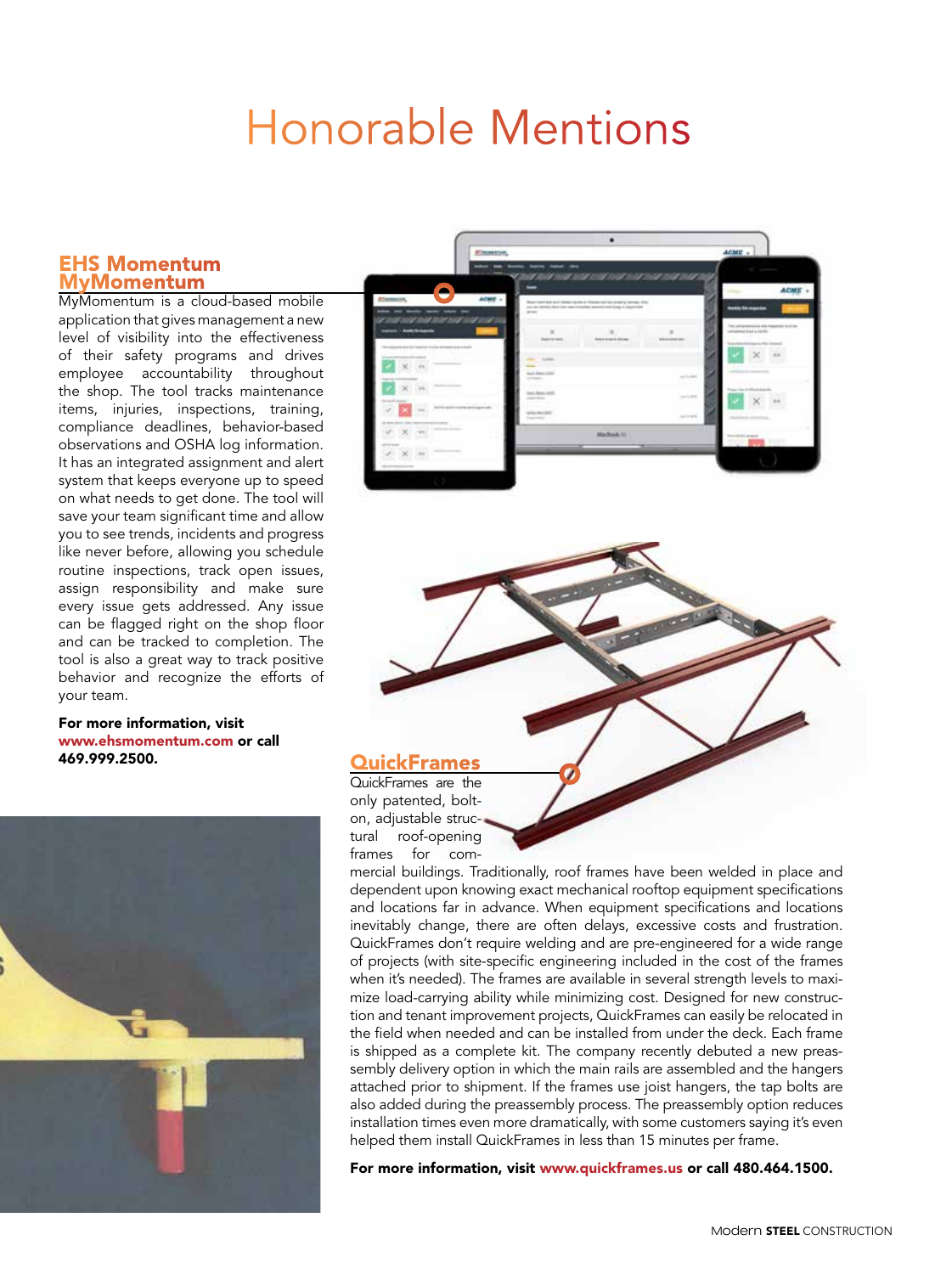# Honorable **Mentions**



#### **Hougen Manufacturing** HMD130

The new HMD130 Ultra Low Profile Portable Magnetic Drill is a small compact unit for making holes in confined spaces and for use in general steel fabrication. With a height just under 7 in., the HMD130 is small enough to fit in places even handheld electric drills

cannot go. Lightweight and easy to carry at only 23.8 lb yet powerful enough to drill up to 13∕8-in.-diameter holes through 1-in.-thick material, it includes a pilot light and uses Hougen's RotaLoc Plus Annular cutters, which require no tools to change sizes. Made in the U.S.A., the drill is available in 120V or 230V units.

For more information, visit www.hougen.com or call 800.426.7818.

# Hot Software

Several software vendors at NASCC showcased new versions of established software packages in the perpetual quest to make design, analysis and workflow more efficient, intuitive and accurate.

|                        | CN RISAConnection                                                                                |           |
|------------------------|--------------------------------------------------------------------------------------------------|-----------|
| Export Options         |                                                                                                  |           |
|                        | Export only Selected (Highlighted) objects.                                                      |           |
|                        | Export Method Create/Update ron File                                                             |           |
| Design Code:           | AISC 14th (360-10): LRFD                                                                         |           |
|                        | AISC 14h (360-10): ASD<br>Note: Ensure that Arts: 14th (360-10) LRFD.<br>AISC 13th (360-05): ASD | vel (ASD) |
|                        | AISC 13th (360-05): LRFD<br>CSA \$16-09 (Canadian)<br>RISAConnection FICSA S16-14 (Canadian)     | Clear     |
| C.\Test\Connection.rcn |                                                                                                  |           |
|                        |                                                                                                  |           |
| DK.                    | Cancel<br>ыs                                                                                     |           |

# **RISA Technologies<br>RISA-Revit Link**

New to the RISA-Revit Link is the ability to export steel connections from Revit to RISAConnection for engineering calculations. Simply create connection elements in your Revit model, then use the RISA-Revit Link to export them to RISAConnection, where all limit states for the AISC or CSA codes are checked. Revise the connections as necessary in RISAConnection and then import the changes back into your Revit model. Convenient pass/fail color-coding in Revit makes it easy to see how the connections performed.

#### For more information, visit www.risa.com or call 800.332.RISA.

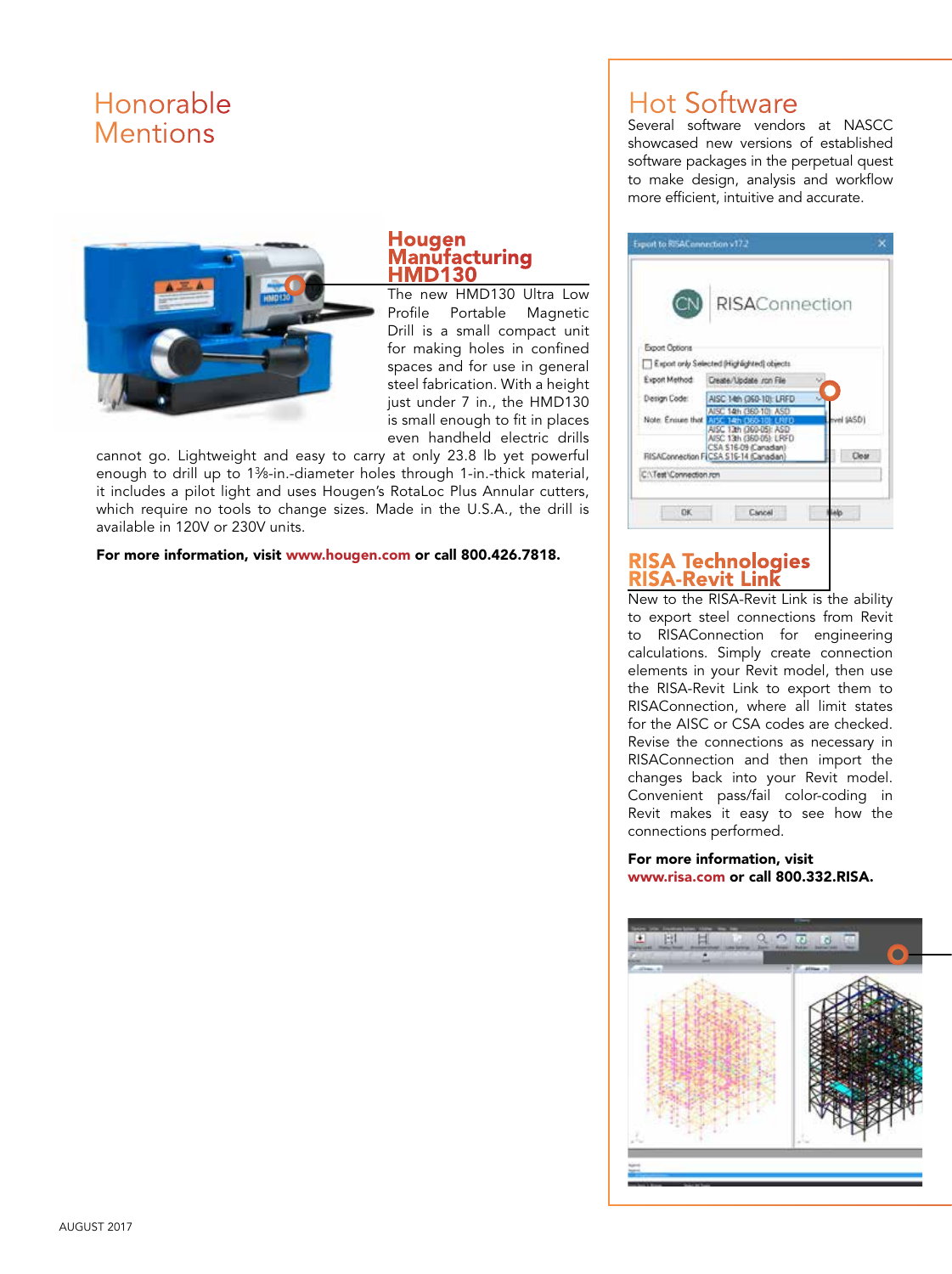

#### Autodesk Revit Live

With Autodesk Revit Live, structural engineers can leverage their Revit models to generate interactive design visualizations, placing their structural members (and element properties) in realistic architectural context. With one click, they can turn their 3D models into immersive visualizations, an experience where they can walk around their design and understand how the design with look, feel and function before construction. With enhanced libraries within Steel Connections for Revit 2018, engineers can use Revit Live to better visualize, engineer and coordinate their complex steel designs. This improves accuracy and quality when sharing Revit models downstream with detailers and fabricators. A Revit Live visualization maintains all of the BIM data from Revit/Revit LT, so a user will see all of their material and be able to see what their design will look like throughout the day when the sun rises and sets, based on geolocation.

#### For more information, visit www.autodesk.com or call 844.262.9170.

# m 11 II **STORY**

#### FabSuite Remote Link

Gain real-time access to your FabSuite database from the shop floor with Remote Link. This browser-based interface connects workers to vital information via any internet ready device, including tablets and smartphones. Remote Link allows users to view shop drawings, receive material, consume inventory, update production status and load trucks. New to the product is the ability to update time cards and update records in batch updates rather than line by line.

#### For more information, visit www.fabsuite.com or call 757.645.0842.



#### Trimble Tekla Structures

Tekla Structures helps manage the detailing, fabrication and erection of steel structures. The newest release now includes bent plate functionality, allowing users to create shapes in Tekla Structures that otherwise were extremely difficult or not possible to include. You can create anything from simple bent gussets to folded profiles, spiral stringer plates, transitional duct sections, complex folded panels and more. The ability to create multiple and nonparallel bends and "box" unfolding is also now supported. All shapes can be properly unfolded for accurate fabrication drawings, and all fabrication export files (DSTV/DXF) can be generated for these shapes.

#### For more information, visit www.tekla.com or call 877.TEKLA.OK.

#### Intergraph GT STRUDL

The 2017 version of GT STRUDL structural analysis and design software features numerous enhancements including the Canadian steel design code, earthquake and wind load generators, improved editing and selection, a brand-new user interface, results spreadsheets and an independent report generator.

For more information, visit www.hexagonppm.com or call 281.890.4566.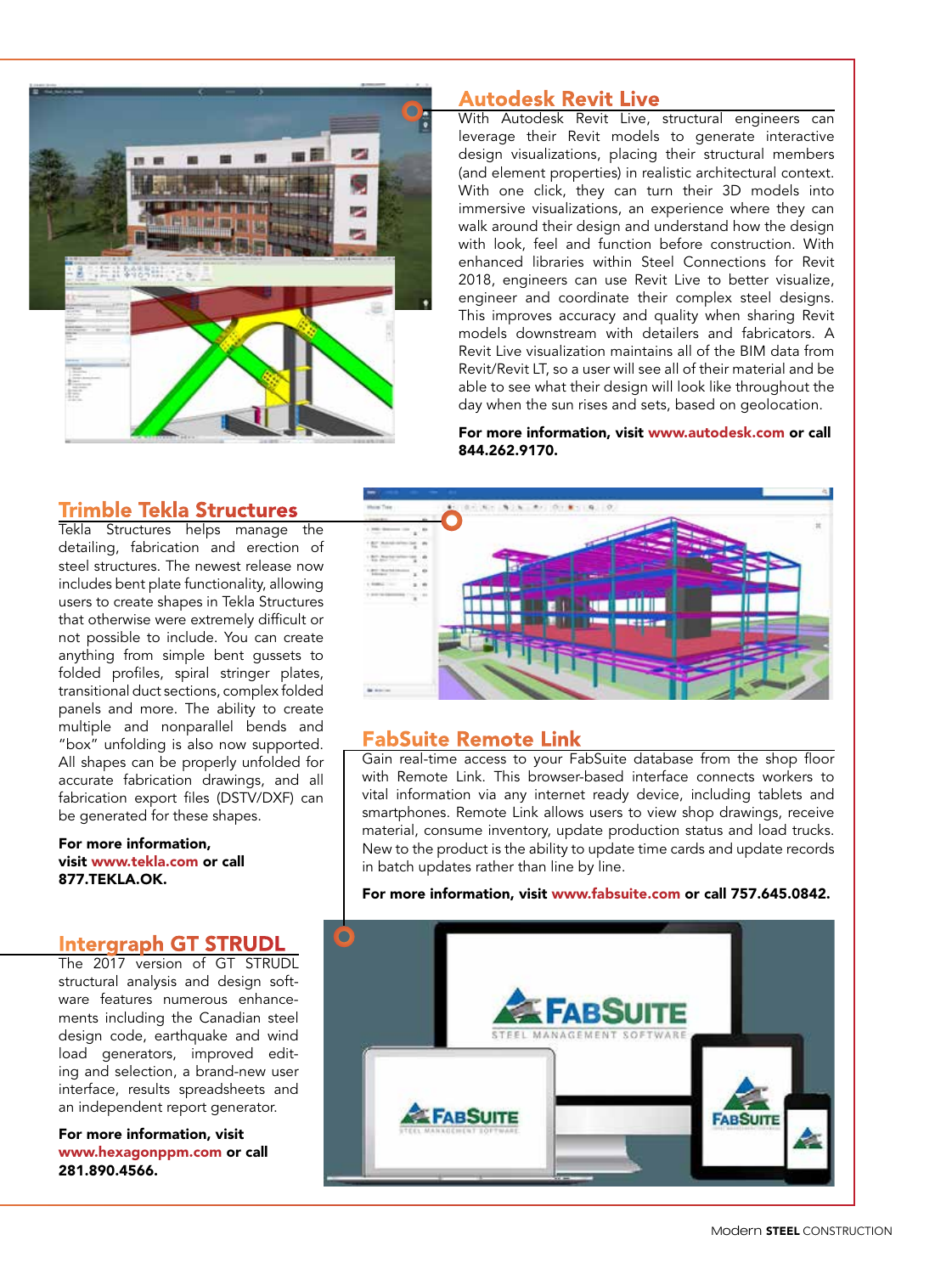# Hot Robots

Robotic technology has been making steady inroads into structural steel fabrication shops. Here are a handful of robotic solutions that were present at this year's show.

## AGT BeamMaster Weld

BeamMaster Weld is a robotic welding line specially engineered to answer all the welding needs of structural steel fabricators. The system features a small footprint, complete robotic automation and integration with dedicated software. The entire welding process is automated from CAD to production and handles different weld types, which are defined by the 3D model or generated by CORTEX | Structural. It accepts wide-flange shapes, HSS and even tapered beams. Compatible accessories include angles, stiffeners, base plates, end plates and other standard parts.

For more information, visit www.beam-master.com or call 819.693.9682.





# Kranendonk Robotic **Beam Constructor**<br>The Kranendonk Robotic

The Kranendonk Robotic Beam Constructor eliminates the need for marking stiffener positions and manual tack welding. Using smart sensors and production software, robots can deal with continuously changing designs without the programming overload. The software directly generates robot welding programs based on a 3D CAD model. Beam manipulators position and turn the beams without any human effort, saving you valuable time. Operation is easy, importing information from your 3D detailing software. On the shop floor, your operator can do other tasks while the system is fabricating your beam.

For more information, visit www.kranendonk.com or call 31.344.623944.





#### Burnco – Prodevco Robotic Solutions

PCR42 Advanced Robotic Plasma Steel Cutting Prodevco offers the PCR42 advanced robotic plasma steel cutting system with plasma cutting of standard structural steel profiles and round shapes from 4 in. to 26 in. It cuts copes, notches, holes and weld preps; splits beams; and scribes and marks on all four faces of H-beams, channels, angles, HSS and plates using automated robotic technology. The all-in-one system reduces fabrication time, manpower and materials to meet everyone's goal: lower manufacturing costs.

For more information, visit www.prodevcoind.com or call 905.761.6155.

## Inovatech Engineering SteelPRO 600

The SteelPRO 600 is a smaller robotic beam line that can process structural profiles of all sizes and shapes. No matter the part size or coping, mitering or beveling requirement, it offers continuous production with a fast, precise cut. Despite its modest size, this 75% smaller robotic beam line boasts the same 3D capabilities as the SteelPRO 900 and can process wide-flange beams, H-beams, HSS, angle, channel, flat bar or bulb flats. In addition, it is the first beam line to incorporate Hypertherm's XPR300 plasma-cutting system.

For more information, visit www.inovatechengineering.com or call 877.453.0517.